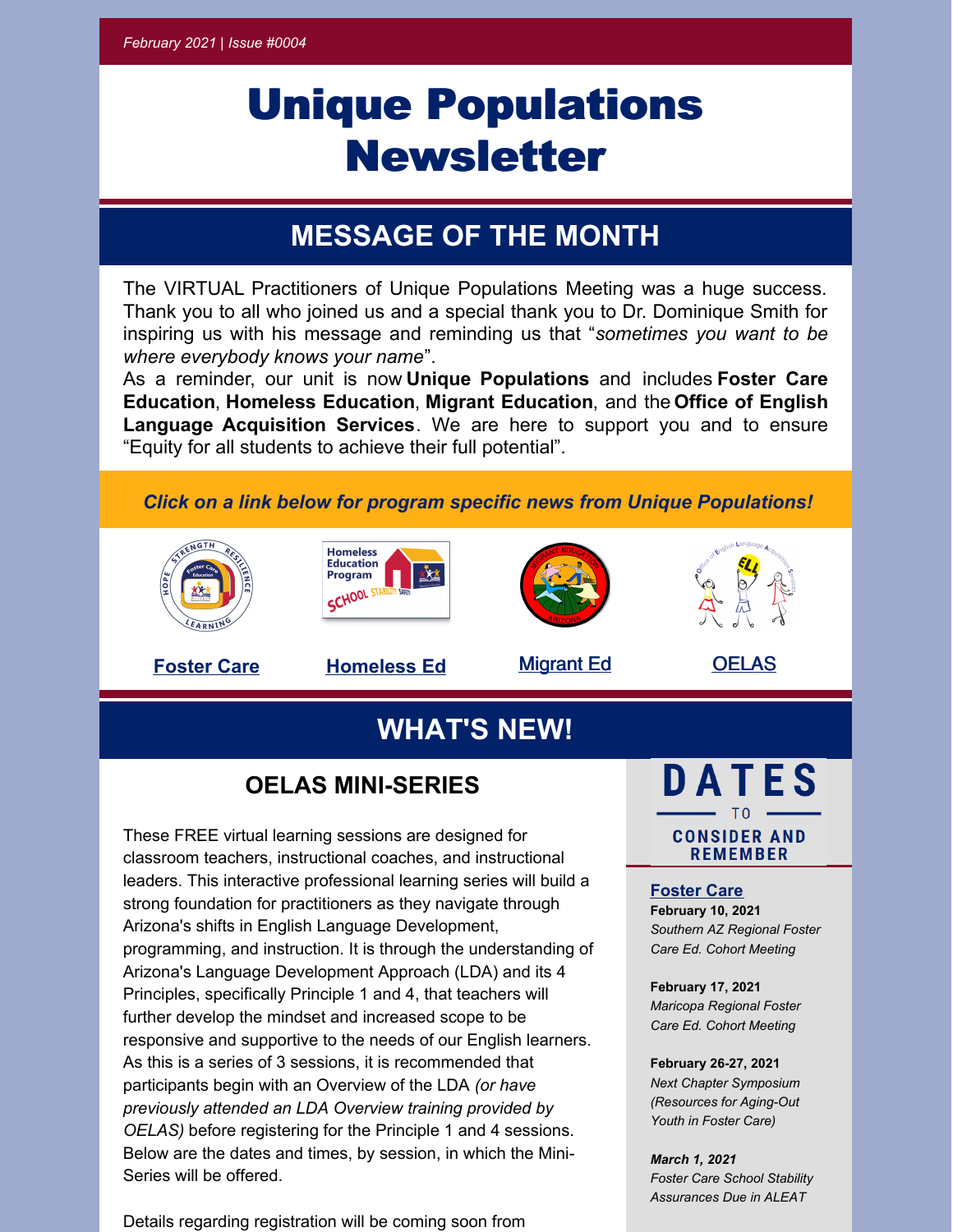[OELASPD@azed.gov](mailto:OELASPD@azed.gov).

#### **SESSION 1: Overview of Arizona's Language Development Approach**

February 9, 2021 | 3:30 – 5:30pm | [Registration](https://ems.azed.gov/Home/Calendar?sd=8449) link February 12, 2021 | 9:00 - 11:00am | Registration link

**SESSION 2: A Closer Look at Principle 1** February 16, 2021 | 3:30 – 5:30pm [Registration](https://ems.azed.gov/Home/Calendar?sd=8451) link February 19, 2021 | 9:00 – 11:00am [|Registration](https://ems.azed.gov/Home/Calendar?sd=8452) link

**SESSION 3: A Closer Look at Principle 4** February 23, 2021 | 3:30 - 5:30pm | [Registration](https://ems.azed.gov/Home/Calendar?sd=8453) link February 26, 2021 | 9:00 – 11:00am | Registration link

### **NEW MEP & UP RESOURCES**

The Arizona MEP Padlet has a new resource – a two-page flyer with basic information about the Arizona MEP, Arizona agriculture, and a QR code for the online referral tool.

Download the flyer from the Field-Based Recruiting column of the [Arizona](https://padlet.com/AZMEP/IDR) MEP ID&R Padlet and share it with agricultural employers, community agencies, and school staff.

In addition, there is a new [Padlet](https://padlet.com/AZMEP/UniquePopulations) for sharing basic information about the MEP and other Unique Populations (UP) and important documents related to serving UP students including those in foster care and students experiencing homelessness**.**

Contact [Merriam](mailto:merriam.massey@azed.gov) Massey, ID&R Coordinator, with questions regarding MEP ID&R and eligibility

### **Monitoring for the Foster Care Education Program Revamped**

Monitoring for the Foster Care Education Program was revamped & simplified inside of ALEAT. A new instrument housed in ALEAT was created, titled, *Foster Care School Stability Assurances*. LEAs [participating](https://www.ade.az.gov/CommonLogon/default.aspx) in Cycle 4 of Title I monitoring will be also be required to upload their current foster care transportation plan to satisfy compliance in this new ALEAT instrument by March 1, 2021. Training, templates, and exemplar foster care transportation plans will be provided.



#### **[Contact](mailto:OELAS@azed.gov) Us**

Arizona Department of Education Unique Populations 1535 West Jefferson Street, Bin 31 Phoenix, Arizona 85007 Main Line: 602-542-0753 | Fax Line: 602-542-3050

#### **Migrant Ed**

**February 2, 2021** *Four CIG Webinar-Resources for all.*

**February 9, 2021** *SMPAC*

**February 9, 2021** *Monthly Arizona MEP Webinars*

**February 26, 2021** *MEP Boot Camp*

**March 19, 2021** *Virtual ASU MEP Day*

#### **OELAS**

**March 1, 2021** *Title III & SEI Budget - Comprehensive Applications open in GME*

**March 1, 2021** *Title III & SEI Budget Comprehensive Application open in GME*

**July 1, 2021** *Targeted Director Approval Date all Title III & SEI Budget Applications*

**July 1, 2021** *Reimbursements Open Director Approved FY22 Applications*



*Additional Information*

**Grants [Management](https://www.azed.gov/grants-management/)**

**Academic [Standards](https://www.azed.gov/standards-practices/academic-standards)**